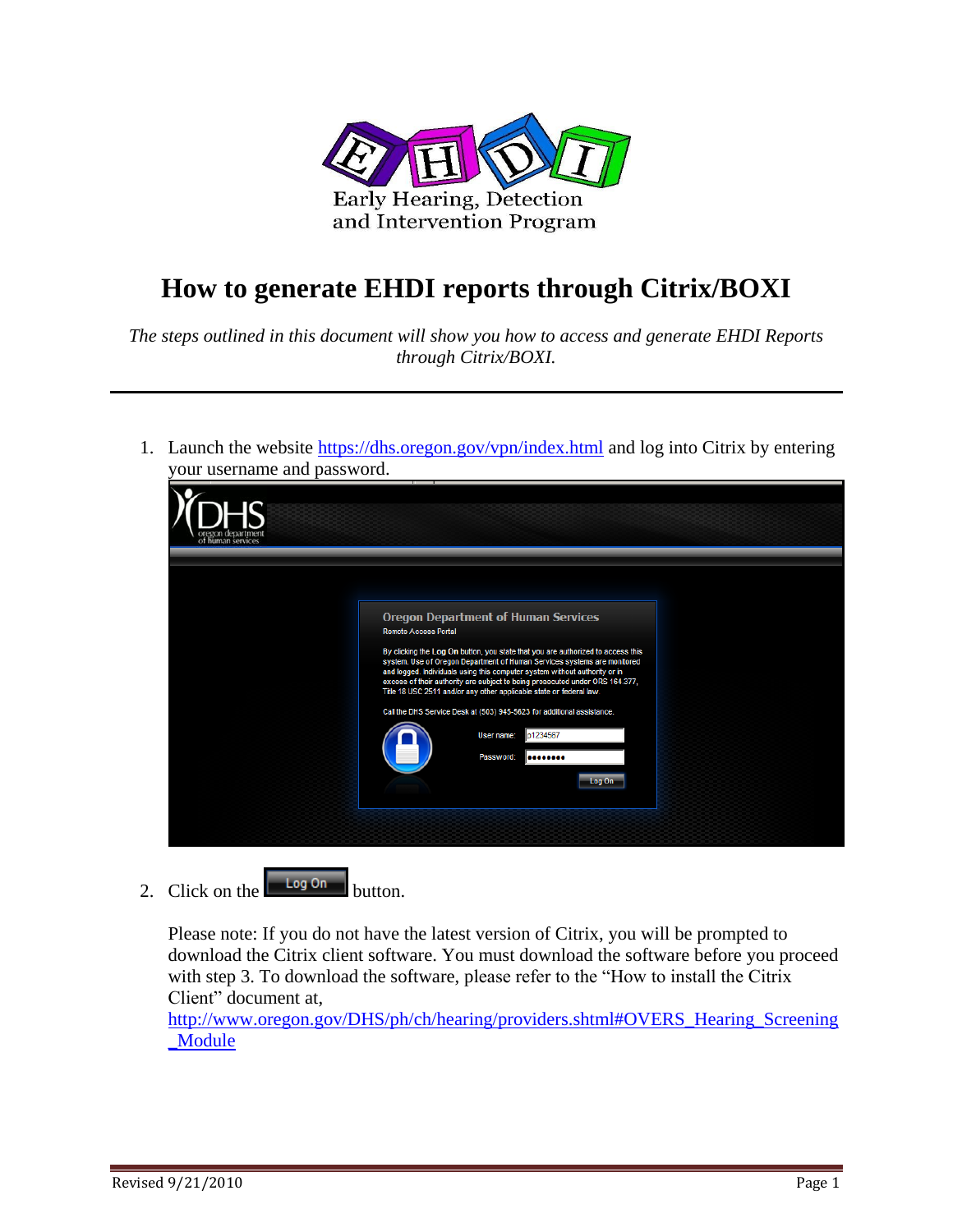3. In the main menu click on the "Website" folder.



4. Then click on the "BOXI" icon.



5. Log into BOXI with the same Citrix user name and password.

| <b>Business Objects</b><br>an SAP company                                                                                            |      |
|--------------------------------------------------------------------------------------------------------------------------------------|------|
| Log On to InfoView                                                                                                                   | Help |
| Enter your user information and click Log On.<br>(If you are unsure of your account information, contact your system administrator.) |      |
| User Name: p1234567<br>Password: <b></b><br>Authentication: Windows AD                                                               |      |
| Log On                                                                                                                               |      |

6. Click on the button.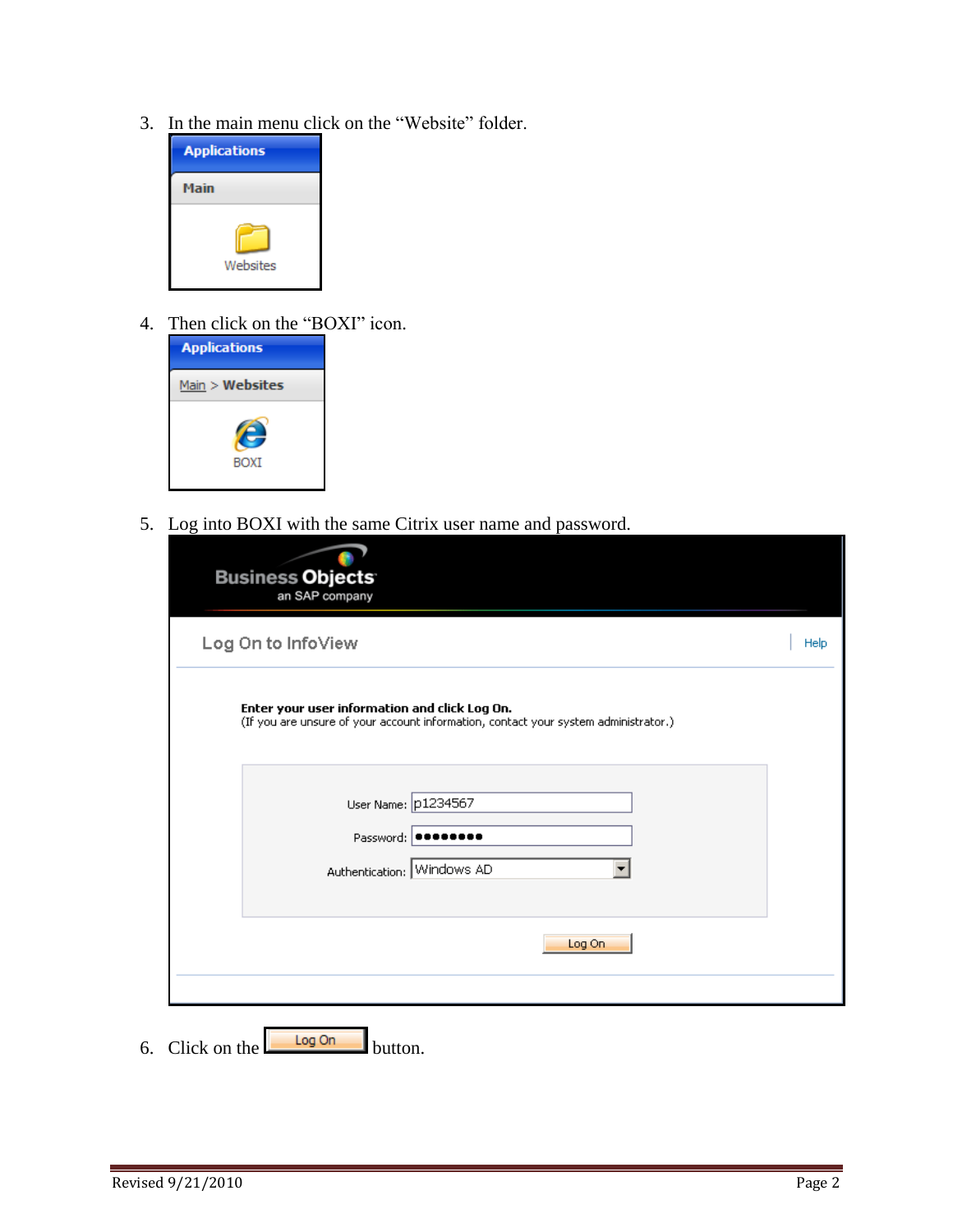7. Click on "Document List" located on the tool bar or under Navigate.

| Welcome:<br>Personalize                                                               |
|---------------------------------------------------------------------------------------|
| Change your InfoView start page, viewing options, and preferences<br>for daily tasks. |
| <sup>2</sup> Preferences                                                              |
|                                                                                       |
|                                                                                       |

*For steps 8 through 11, we will be using the navigation panel located to the left of the screen.*

|                      | Example 1 Document List   Open +   Send To +   Dashboards + |                | Help Preferences About        |
|----------------------|-------------------------------------------------------------|----------------|-------------------------------|
| Navigation Panel     | Organize $\star$ Actions $\star$                            | Search title + | of 1<br>$  $ $  $<br>$\omega$ |
| <b>EA</b>            | Title                                                       |                |                               |
| My Favorites         | My Favorites                                                |                |                               |
| $\blacksquare$ Inbox | Inbox                                                       |                |                               |
| Public Folders<br>田  | <b>Public Folders</b>                                       |                |                               |

8. Click on the  $+$  (plus sign) next to "Public Folders".

| Send To →   Dashboards →                        | Help Preferences About |                               |                 |        |              |                  |  |  |
|-------------------------------------------------|------------------------|-------------------------------|-----------------|--------|--------------|------------------|--|--|
|                                                 |                        |                               |                 |        |              |                  |  |  |
| DE B   &   New - Add -   Organize -   Actions - |                        |                               | Search title -  |        | ₽<br>$-14$   | $1$ of 1         |  |  |
| <b>E</b> All                                    |                        | Title <sup>4</sup>            | <b>Last Run</b> | 7 Type | Owner        | <b>Instances</b> |  |  |
| My Favorites                                    |                        | Alexsys                       |                 | Folder | Captain Jack |                  |  |  |
| $\blacksquare$ Inbox                            |                        | Reports for OIS-Alexsys users |                 |        |              |                  |  |  |
| Public Folders                                  |                        | FamilyNet                     |                 | Folder | OR0165307    |                  |  |  |
|                                                 |                        | FamilyNet Reports             |                 |        |              |                  |  |  |

9. Click on the  $+$  (plus sign) next to "FamilyNet".

| Home   Document List   Open -   Send To -   Dashboards -<br>Help Preferences About |   |                              |                      |        |                        |                  |
|------------------------------------------------------------------------------------|---|------------------------------|----------------------|--------|------------------------|------------------|
|                                                                                    |   |                              |                      |        |                        |                  |
| B & New + Add +   Organize +   Actions +                                           |   |                              | Search title $\star$ |        | $\mathcal{L}$<br>$-14$ | of 1             |
| È≞ All                                                                             |   | Title $-$                    | <b>Last Run</b>      | 7 Type | <b>Owner</b>           | <b>Instances</b> |
| $\blacksquare$ My Favorites                                                        | m | EHDI                         |                      | Folder | OR0160136              |                  |
| $ \blacksquare$ Inbox                                                              |   | EHDI ODS and HiTrack Reports |                      |        |                        |                  |
| <sup>E</sup> Public Folders                                                        | F | ORCHIDS                      |                      | Folder | OR0160136              |                  |
| <sup>in</sup> Alexsys                                                              |   | ORCHIDS ODS Reports          |                      |        |                        |                  |
| 白 <mark>テ</mark> FamilyNet                                                         |   |                              |                      |        |                        |                  |
| <sup>E</sup> EHDI                                                                  |   |                              |                      |        |                        |                  |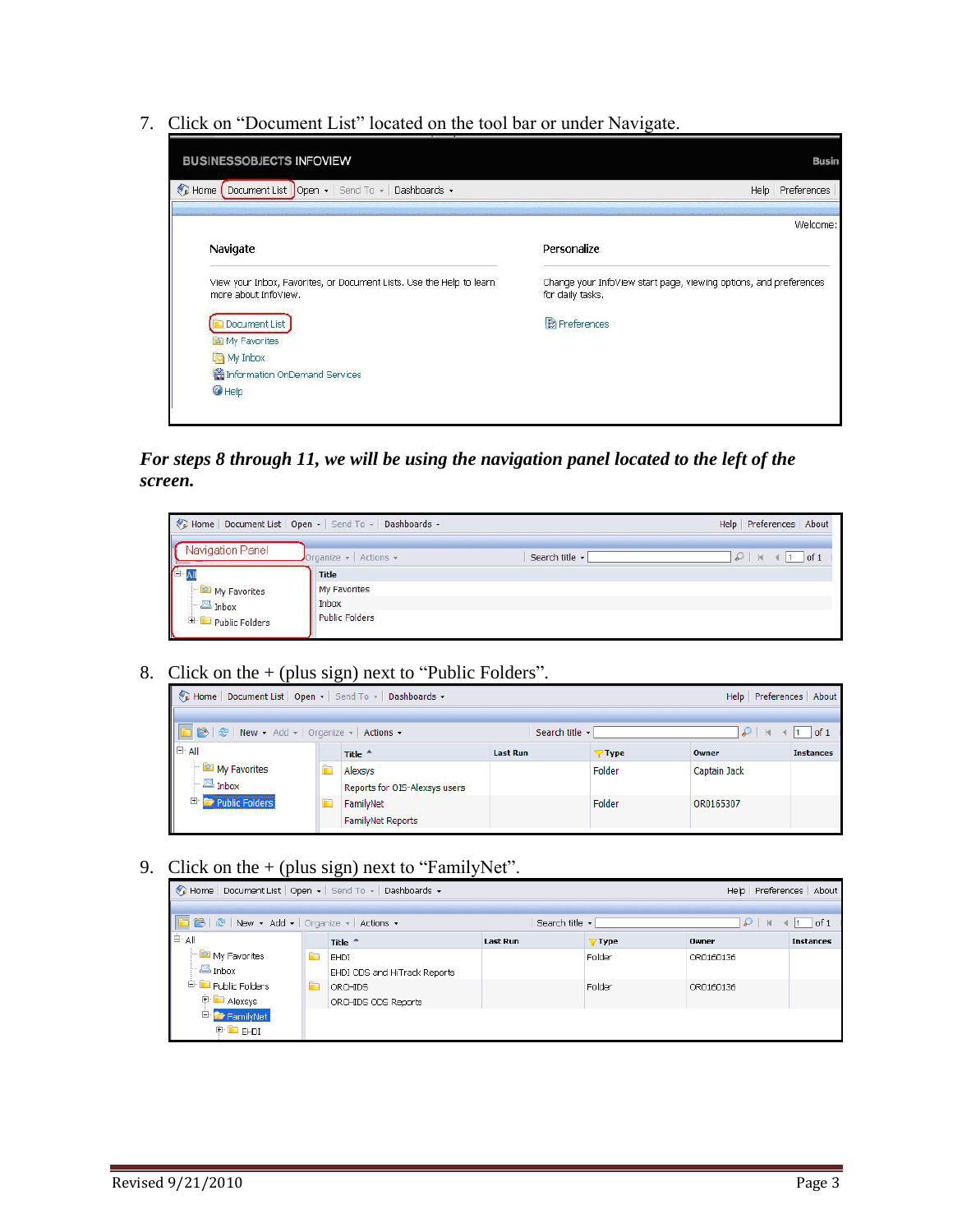10. Click on the  $+$  (plus sign) next to "EHDI".

| $-100 - 100 - 100$                                                                                                                                                                                                             |   |                                 |                 |                        |           |
|--------------------------------------------------------------------------------------------------------------------------------------------------------------------------------------------------------------------------------|---|---------------------------------|-----------------|------------------------|-----------|
| Reflection of the Muslim of the Muslim of the Muslim of the Muslim of the Muslim of the Muslim of the Muslim of the Muslim of the Muslim of the Muslim of the Muslim of the Muslim of the Muslim of the Muslim of the Muslim o |   |                                 |                 | Help Preferences About |           |
|                                                                                                                                                                                                                                |   |                                 |                 |                        |           |
| 2   운   New - Add -   Organize -   Actions -                                                                                                                                                                                   |   | Search title -                  |                 | D                      | $of 2+$   |
| I <sup>⇒</sup> All                                                                                                                                                                                                             |   | Title $-$                       | <b>Last Run</b> | <b>Types</b>           | Owner     |
| My Favorites<br>$\mathbf{B}$ Inbox                                                                                                                                                                                             |   | <b>Adventist Medical Center</b> |                 | Folder                 | OR0008812 |
| <b>E</b> Public Folders<br><b>E</b> Alexsys                                                                                                                                                                                    |   | Ashland Community Hospital      |                 | Folder                 | OR0008812 |
| <sup>in</sup> FamilyNet<br>$\Box$ $\blacksquare$ EHDI                                                                                                                                                                          |   | <b>Bay Area Hospital</b>        |                 | Folder                 | OR0008812 |
| Adventist Medical Center<br>Ashland Community Hospital                                                                                                                                                                         | È | <b>Blue Mountain Hospital</b>   |                 | Folder                 | OR0008812 |
| <b>Bay Area Hospital</b>                                                                                                                                                                                                       | È | Columbia Memorial Hospital      |                 | Folder                 | OR0008812 |

11. Click on the folder with your hospital's name and a list of reports will be available for your selection.

| Fig. Home   Document List   Open -   Send To -   Dashboards -<br>Help   Preferences   About   |  |  |                                  |                                   |          |           |  |
|-----------------------------------------------------------------------------------------------|--|--|----------------------------------|-----------------------------------|----------|-----------|--|
| B   2   New + Add +   Organize +   Actions +<br>Search title -<br>$ $ of 1<br>$\mathcal{P}$ N |  |  |                                  |                                   |          |           |  |
| <b>E L</b> Public Folders                                                                     |  |  | Title <sup>4</sup>               | <b>Last Run</b>                   | $7$ Type | Owner     |  |
| <sup>⊞</sup> Alexsys<br><sup>in</sup> FamilyNet                                               |  |  | <b>HiTrack Flow Chart Report</b> | Jul 19, 2010 12:11 Crystal Report |          | OR0008812 |  |
| $\oplus$ $\blacksquare$ EHDI<br>Adventist Medical Center                                      |  |  |                                  |                                   |          |           |  |

12. To the righ to the screen, double click on the report you wish to generate.

|                                                |    | $\sqrt[n]{\mu}$ Home   DocumentList   Open $\star$   Send To $\star$   Dashboards $\star$ |                       |                |           | Help   Preferences   About |
|------------------------------------------------|----|-------------------------------------------------------------------------------------------|-----------------------|----------------|-----------|----------------------------|
|                                                |    |                                                                                           |                       |                |           |                            |
| B &   &   New + Add +   Organize +   Actions + |    |                                                                                           | Search title •        |                | ₽         | $ $ of 1<br>$\mathbb{N}$   |
| È- All                                         |    | Title $\triangle$                                                                         | <b>Last Run</b>       | 7 Type         | Owner     | <b>Instances</b>           |
| $\blacksquare$ My Favorites                    | IФ | HiTrack Flow Chart Report                                                                 | Jul 19, 2010 12:11 PM | Crystal Report | OR0008812 |                            |
| $\vdash \mathbb{Z}$ Inbox                      |    |                                                                                           |                       |                |           |                            |
| Fig. D Public Folders                          |    |                                                                                           |                       |                |           |                            |
| <b>E</b> Alexsys                               |    |                                                                                           |                       |                |           |                            |
| □ FamilyNet 『                                  |    |                                                                                           |                       |                |           |                            |
| ≑ <mark>і н</mark> ы                           |    |                                                                                           |                       |                |           |                            |
| $\Box$ Adve                                    |    |                                                                                           |                       |                |           |                            |

## 13. Enter the reporting parameters.

| Home   Document List   Open +   Send To +   Dashboards +                | Help Preferences About                                                  |   |  |       |
|-------------------------------------------------------------------------|-------------------------------------------------------------------------|---|--|-------|
| View - HiTrack Flow Chart Report                                        |                                                                         |   |  |       |
| Enter prompt values.                                                    |                                                                         |   |  |       |
|                                                                         |                                                                         |   |  |       |
| Enter BirthDate:                                                        |                                                                         |   |  | Birth |
| Please enter Date in format "mm/dd/yyyy".                               |                                                                         |   |  |       |
| Start of Range:                                                         | End of Range:                                                           |   |  |       |
| Enter a Value:                                                          | Enter a Value:                                                          |   |  |       |
| ъ<br>01/01/2010                                                         | 06/30/2010                                                              | ø |  |       |
| $\overline{\nabla}$ Include this value $\overline{\Box}$ No lower value | $\overline{\nabla}$ Include this value $\overline{\Box}$ No upper value |   |  |       |
|                                                                         |                                                                         |   |  |       |
|                                                                         |                                                                         |   |  |       |
|                                                                         | OK.                                                                     |   |  |       |
|                                                                         |                                                                         |   |  |       |

14. Click on the  $\sim$  button.